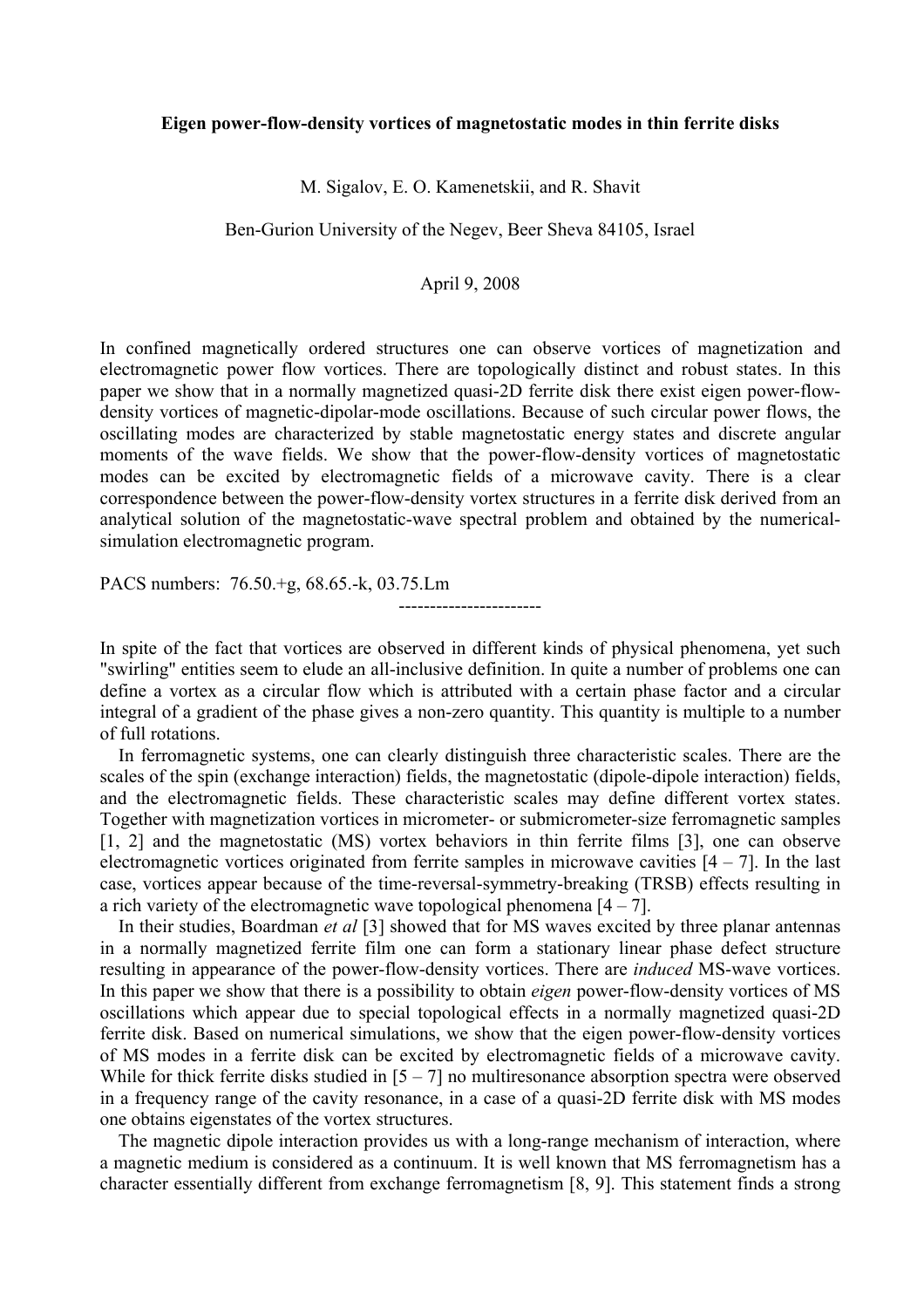confirmation in confinement phenomena of magnetic-dipolar-mode (MDM) (or MS) oscillations. A recently published spectral theory of MDMs in quasi-2D ferrite disks  $[10 - 12]$  gives a deep insight into an explanation of the experimental multiresonance line absorption spectra shown both in well known previous [13, 14] and new [15, 16] studies. This theory suggests an existence of othogonality relations for the MS-potential eigen wave functions [10, 11] and dynamical symmetry breaking effects for MDM oscillations [12]. One of the most attractive aspects of the symmetry breaking effects in MDM oscillations is the presence of the vortex states which appears due to special boundary conditions on a lateral surface of a normally magnetized quasi-2D ferrite disk [12]. Based on the MS spectral problem solutions, in this paper we show that the border states of MDM oscillations lead to eigen MS power-flow-density vortices in a ferrite disk. Due to these circular eigen power flows, the MDMs are characterized by stable MS energy states.

 For MDMs in a normally magnetized ferrite disk, circular flows of power densities are attributed with the phase factors of MS-potential wave functions. For monochromatic fields with time variation  $\sim e^{i\omega t}$  the power flow density for a certain magnetic dipolar mode *n* is expressed in Gaussian units as [12]:

$$
\vec{p}_n = \frac{i\omega}{16\pi} \Big(\psi_n^* \vec{B}_n - \psi_n \vec{B}_n^* \Big),\tag{1}
$$

where  $\psi_n$  is the MS-potential wave function,  $\vec{B}_n = -\vec{\mu} \cdot \vec{\nabla} \psi_n$ , and  $\vec{\mu}$  is the permeability tensor. In a normally magnetized (with a normal directed along *z* axis) quasi-2D ferrite disk, the mode fields can be represented as  $[10 - 12]$ :  $\psi_n = C_n \xi_n(z) \widetilde{\varphi}_n(x, y)$ ,  $\vec{B}_n = (B_n)_z \vec{e}_z + (B_n)_\perp \vec{e}_\perp$ , where  $(B_n)_{\scriptscriptstyle \gamma} = -C_n \frac{\partial \xi_n(z)}{\partial \xi_n(y)} \widetilde{\varphi}_n(x, y)$  $(B_n)_z = -C_n \frac{\partial \xi_n(z)}{\partial z} \widetilde{\varphi}_n(x, y)$  and  $(B_n)_\perp = -C_n \xi_n(z) [\overline{\mu}_\perp \cdot \vec{\nabla}_\perp \widetilde{\varphi}_n(x, y)] \cdot \vec{e}_\perp$ ,  $\xi_n(z)$  is an amplitude factor,  $C_n$  is a dimensional coefficient, and  $\tilde{\varphi}_n(x, y)$  is a dimensionless membrane function for mode *n*. Subscript ⊥ corresponds to transversal (with respect to *z* axis) components. In a cylindrical coordinate system, it is easy to show that for oscillating MDMs in a quasi-2D ferrite disk, the *z* and *r* components of the power flow density are equal to zero. There is the only real azimuth component:

$$
(p_n)_{\theta} = \frac{i\omega}{16\pi} C_n^2 (\xi(z))^2 \left[ -\mu \frac{1}{r} \left( \widetilde{\varphi}_n^* \frac{\partial \widetilde{\varphi}_n}{\partial \theta} - \widetilde{\varphi}_n \frac{\partial \widetilde{\varphi}_n^*}{\partial \theta} \right) + i\mu_a \left( \widetilde{\varphi}_n^* \frac{\partial \widetilde{\varphi}_n}{\partial r} + \widetilde{\varphi}_n \frac{\partial \widetilde{\varphi}_n^*}{\partial r} \right) \right].
$$
 (2)

The total MS-potential membrane function  $\tilde{\varphi}$  is represented as a product of two functions [12]:

$$
\widetilde{\varphi} = \widetilde{\eta}(r,\theta) \, \delta_{\pm} \,. \tag{3}
$$

Function  $\tilde{\eta}(r, \theta)$  is a single-valued membrane function written as

$$
\widetilde{\eta}(r,\theta) = R(r)\phi(\theta),\tag{4}
$$

where  $R(r)$  is described by the Bessel functions and  $\phi(\theta) \sim e^{-i v \theta}$ ,  $v = \pm 1, \pm 2, \pm 3, ...$ Function  $\delta_+$  is a double-valued (spin-coordinate-like) function, which is represented as  $\delta_{\pm} = f_{\pm}e^{-iq_{\pm}\theta}$ , where  $q_{\pm} = \pm \frac{1}{2}$ . For amplitudes *f* we have  $f_{+} = -f_{-}$  with normalization  $|f_{\pm}| = 1$ .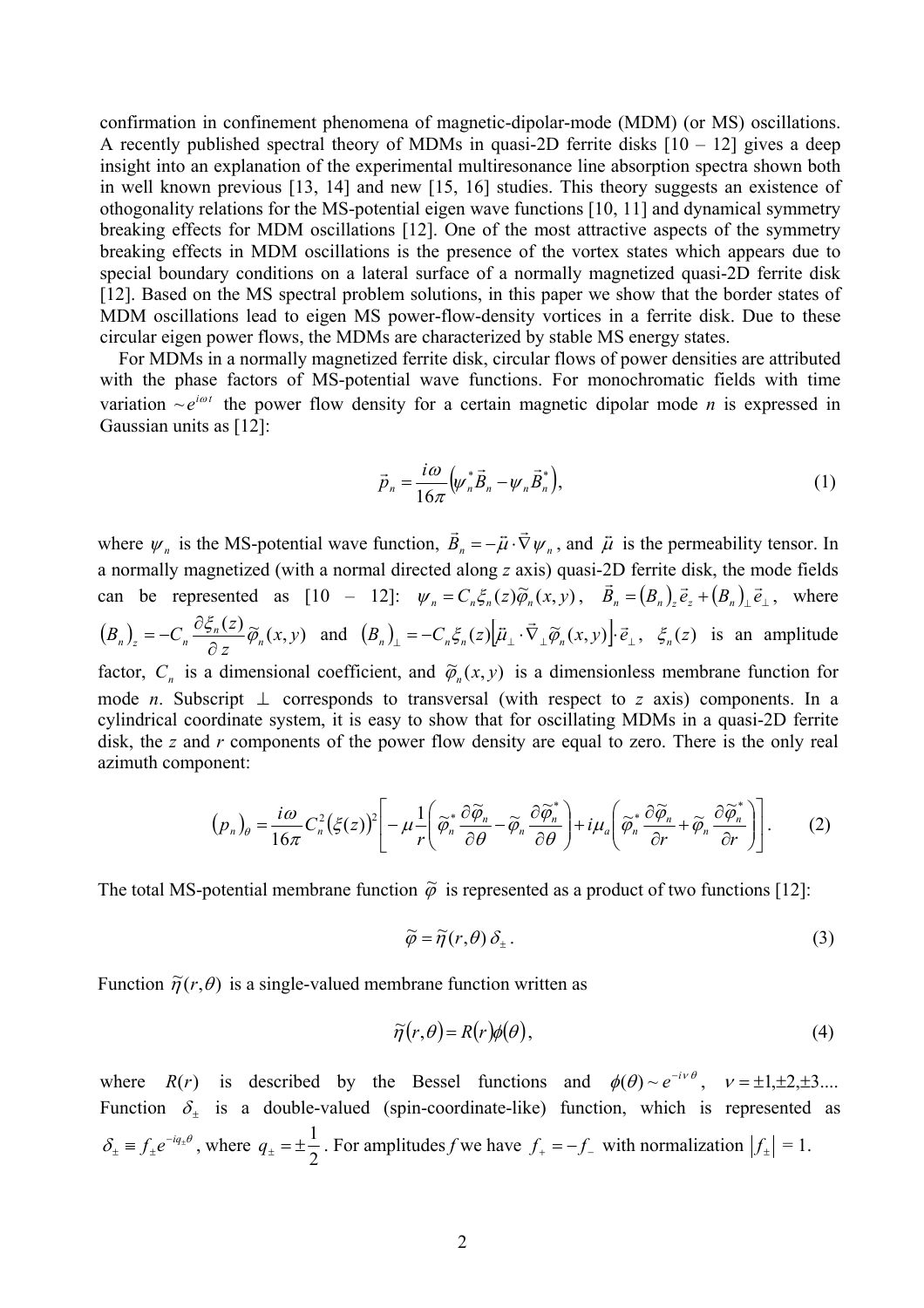Circular flows of the power density in a MDM ferrite disk are attributed with phase factors of a MS-potential wave function. The MDM topological effects are manifested through the generation of relative phases which accumulate on the boundary wave functions  $\delta_{+}$ . Due to this function one has a phase factor which defines a power-flow-density vortex of a MDM. With use of Eq. (4) one rewrites Eq. (2) as

$$
\left(p_n(r)\right)_{\theta} = \frac{R_n(r)}{8\pi} \omega C_n^2 \left(\xi_n(z)\right)^2 \left[-R_n(r)\frac{\mu}{r}(v_n) - \mu_a \frac{\partial R_n(r)}{\partial r}\right].\tag{5}
$$

There is non-zero circulation quantities  $(p_n(r))$ <sub>*e*</sub> around a circle  $2\pi r$ . An amplitude of a MSpotential function is equal to zero at  $r = 0$ . For a scalar wave function, this presumes the Nye and Berry phase singularity [17]. Circulating quantities  $(p_n(r))$  are the MDM power-flow-density vortices with cores at the disk center. At a vortex center amplitude of  $(p_n)$  is equal to zero. It follows from Eq. (5) that for a given mode number *n* characterizing by a certain Bessel function  $R_n(r)$  there will be different functions of the power flow density  $(p_n(r))$  for different signs of the azimuth number  $v_n$ .

To find functions  $\xi(z)$  and  $R(r)$  we have to solve a system of the following two equations [11]:

$$
\tan\left(\beta^{(F)}h\right) = -\frac{2\sqrt{-\mu}}{1+\mu} \tag{6}
$$

and

$$
(-\mu)^{\frac{1}{2}} \frac{J'_{\nu}}{J_{\nu}} + \frac{K'_{\nu}}{K_{\nu}} = 0, \tag{7}
$$

corresponding to the so-called essential boundary conditions well known in variational methods [18]. This gives the energy orthogonality relations for magnetic-dipolar modes  $\tilde{\eta}(r,\theta)$  [11, 12]. Here *h* and  $\Re$  are, respectively, a thickness and a radius of a ferrite disk,  $\beta^{(F)}$  is the wave number of a MS wave propagating in a ferrite along a bias magnetic field,  $J_{\nu}$ ,  $J'_{\nu}$ ,  $K_{\nu}$ , and  $K'_{\nu}$  are the values of the Bessel functions of order  $\nu$  and their derivatives (with respect to the argument) on a lateral cylindrical surface ( $r = \Re$ ,  $0 \le z \le h$ ).

 In further analysis we consider MDMs having fundamental thickness and first-order-azimuth distributions. Numbers *n* in Eq. (5) correspond to different radial variations. Fig. 1 gives the calculated distributions of  $(p_n)$  for first two modes  $(n = 1, 2)$  at  $v_n = +1$  when a bias magnetic field is directed along *z* axis. These distributions clearly show the power-flow-density vortices. For our calculations we used a lossless normally magnetized ferrite disk with diameter  $2\mathcal{R} = 3$  mm and thickness  $d = 0.05$  mm. The ferrite saturation magnetization is  $4\pi M_0 = 1880$  G and a bias magnetic field is  $H_0 = 4900 \text{ Oe}$ . One can see that there are eigen power-flow-density vortices with very different topological structures.

 It follows, however, that an analysis of excitation of these power-flow-density vortices by external electromagnetic fields is beyond the frames of any analytical solutions. Because of the TRSB effects, a system of a cavity with an embedded inside ferrite disk (even having sizes much small compared with the cavity sizes) is not a weakly perturbed integrable system, but a nonintegrable system  $[5 - 7]$ . Based on the HFSS-program numerical studies  $[19]$ , we analyze excitation of the power-flow-density vortices in a ferrite disk placed in a microwave cavity. For our numerical studies we used a short-wall rectangular waveguide section. The disk axis was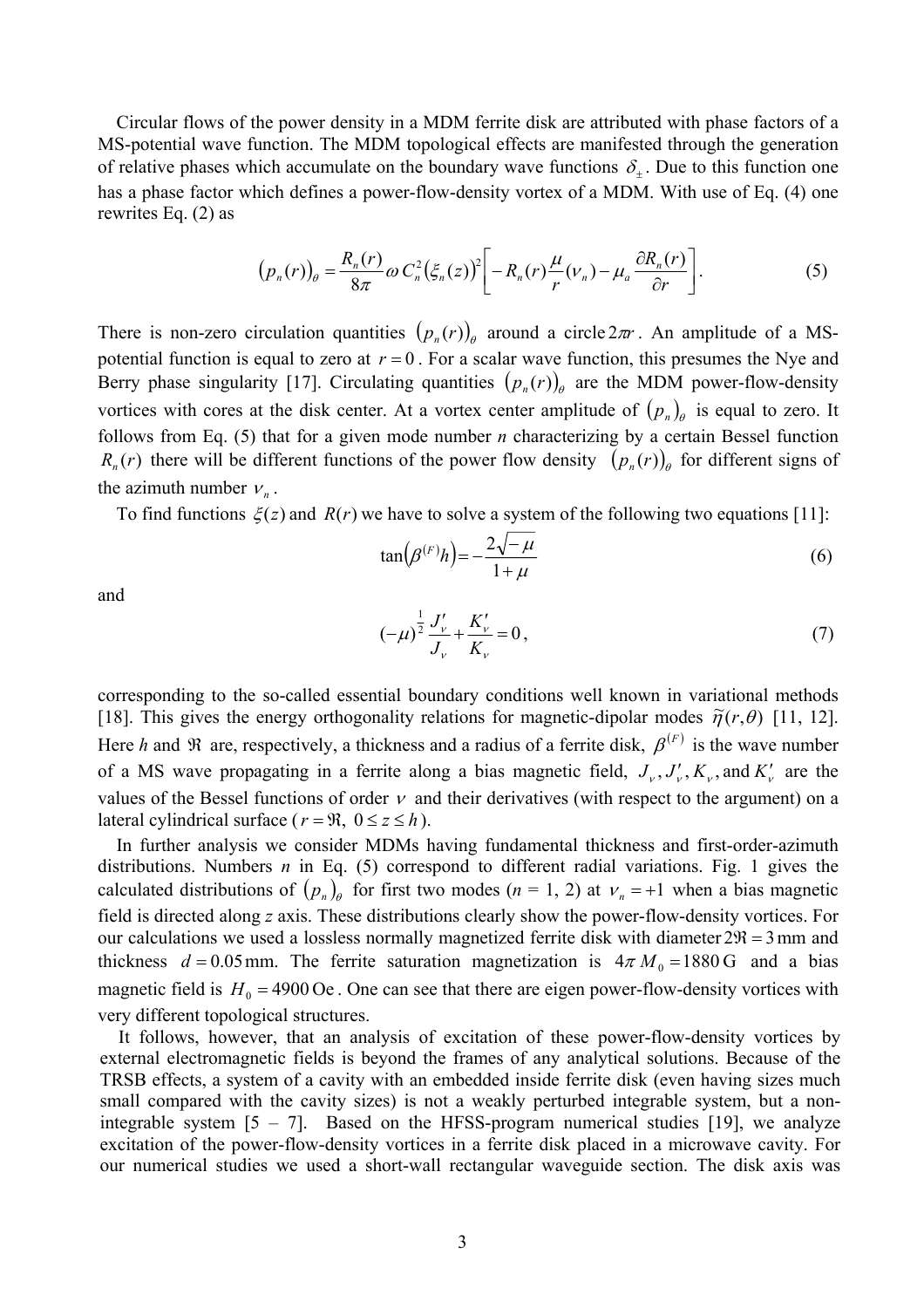oriented along the *E*-field of a waveguide  $TE_{10}$  mode. The disk parameters were the same as for the above analytical calculations. Additionally, we took into account the material losses as the linewidth ∆*H* = 0.8 Oe . This corresponds to the parameters used in experiments [16]. Fig. 2 shows numerically obtained frequency characteristic of an absorption coefficient for a ferrite disk in a waveguide cavity. One clearly sees the multiresonance absorption spectra. The peak amplitudes reflect the fact of different waveguide field structures at different frequencies of the disk modes. In Fig. 2 we also show the resonance peak positions obtained from an analytical solution of Eqs. (6) and (7). There is a very good correlation between the analytical and numerical peak positions. For numerically obtained modes, one can observe topological resonant states. Every resonant state is characterized by a strong pronounced eigenfunction pattern with a topologically distinct vortex structure. As an example, Fig. 3 shows a typical gallery of the magnetic field distributions on the upper plane of a ferrite disk for the second mode at different time phases. A very peculiar property of these pictures is the fact of the azimuthal rotation of the mode magnetic field. When the transverse mode is transformed following a closed path in the space of modes, the phase of the final mode state differs from that of the initial state by  $\phi = \phi_d + \phi_g$ , where  $\phi_d$  and  $\phi_g$  are the dynamical and geometrical phases, respectively [20]. In a supposition of possible analytical description, the modes with  $4\pi$  azimuthal rotation should be represented by double-valued functions.

 Based on numerical studies, we can represent the Poynting-vector distributions inside a ferrite disk corresponding to the observed resonant states. Fig. 4 gives such distributions for first two modes  $(n = 1, 2)$ . There are the power-flow vortices. The black arrows clarify the power-flow directions inside a disk for every given mode. One can find a very good correspondence between the numerical-simulation Poynting-vector vortices in Fig. 4 and analytically calculated eigen MDM power-flow-density vortices shown in Fig. 1. When comparing the vortices in Figs. 1 and 4, one should take into account the fact that in the numerical-simulation analysis, the ferrite material losses were taken into consideration. This presumes certain diffusion of the vortex pictures in Fig. 4.

 We showed that in a normally magnetized quasi-2D ferrite disk there exist eigen power-flowdensity vortices of MDM oscillations. Based on the HFSS-program numerical studies, we showed possibility of excitation of the MDM power-flow-density vortices in a ferrite disk placed in a microwave cavity. The pictures of the vortex structures obtained from the numerical-simulation electromagnetic program are in a good correspondence with the analytically derived eigen MS power-flow-density vortices in a ferrite disk.

- [1] T. Shinjo, T. Okuno, R. Hassdorf, K. Shigeto, and T. Ono, Science **289**, 930 (2000).
- [2] K. Yu. Guslienko, V. Novosad, Y. Otani, H. Shima, and K. Fukamichi, Phys. Rev. B **65**, 024414 (2002).
- [3] A. D. Boardman, Yu. G. Rapoport, V. V. Grimalsky, B. A. Ivanov, S. V. Koshevaya, L. Velasco, and C. E. Zaspel, Phys Rev. **71**, 026614 (2005).
- [4] M. Vraničar, M. Barth, G. Veble, M. Robnik, and H.-J. Stöckmann, J. Phys. A: Math. Gen. **35**, 4929 (2002).
- [5] E. O. Kamenetskii, M. Sigalov, and R. Shavit, Phys. Rev. E **74**, 036620 (2006).
- [6] M. Sigalov, E. O. Kamenetskii, and R. Shavit, Phys. Lett. A **372**, 91 (2008).
- [7] M. Sigalov, E. O. Kamenetskii, and R. Shavit, J. Appl. Phys. **103**, 013904 (2008).
- [8] J. M. Luttinger and L. Tisza, Phys. Rev. **70**, 954 (1946).

-----------

- [9] H. Puszkarski, M. Krawczyk, and J.-C. S. Levy, Phys. Rev. B **71**, 014421 (2005).
- [10] E. O. Kamenetskii, Phys. Rev. E **63**, 066612 (2001).
- [11] E. O. Kamenetskii, M. Sigalov, and R. Shavit, J. Phys.: Condens. Matter **17**, 2211 (2005).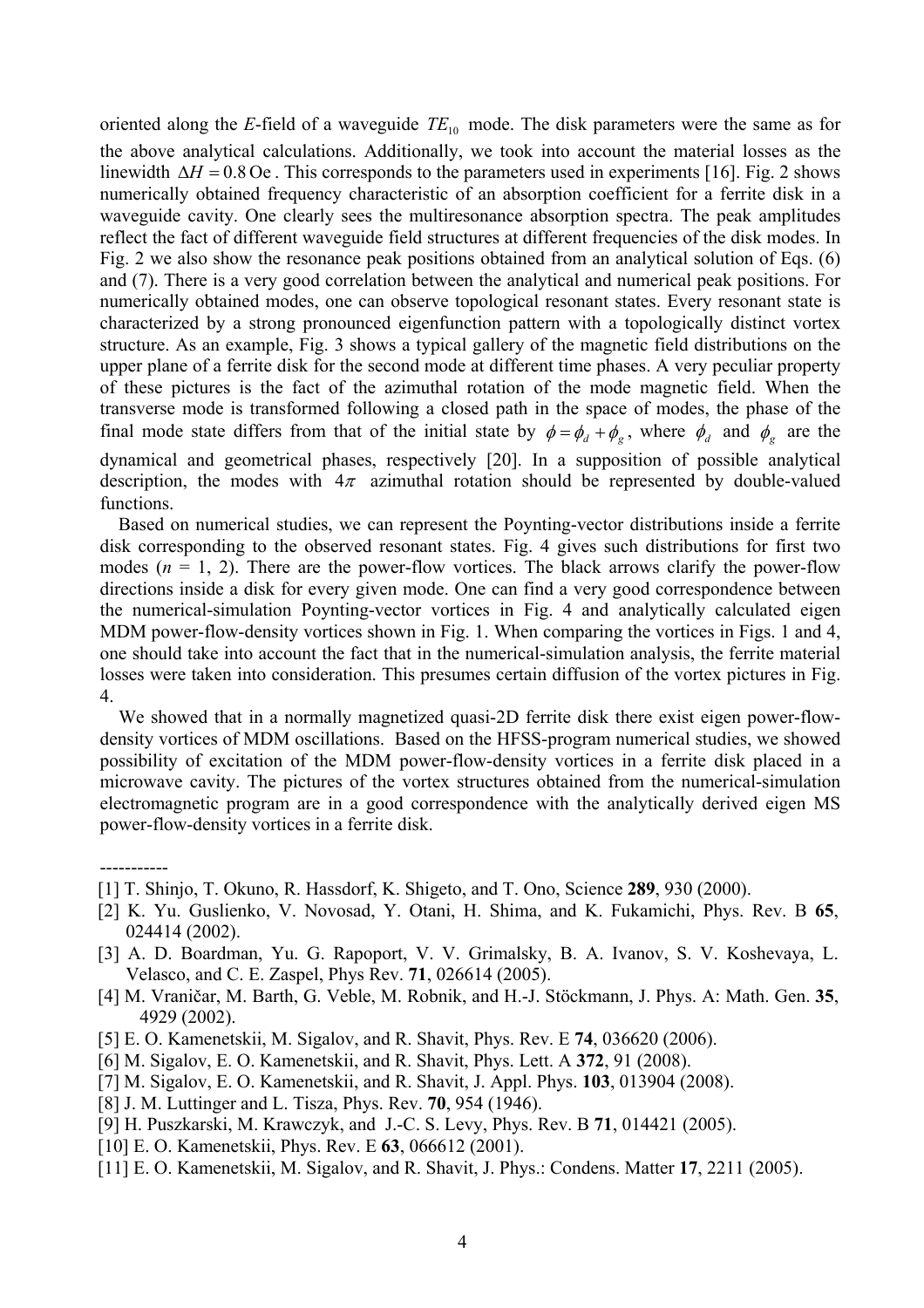- [12] E. O. Kamenetskii, J. Phys. A: Math. Theor. **40**, 6539 (2007).
- [13] J. F. Dillon Jr., J. Appl. Phys. **31**, 1605 (1960).
- [14] T. Yukawa and K. Abe, J. Appl. Phys. **45**, 3146 (1974).
- [15] E. O. Kamenetskii, A.K. Saha, and I. Awai, Phys. Lett. A **332**, 303 (2004).
- [16] M. Sigalov, E. O. Kamenetskii, and R. Shavit, arXiv:0712.2305.
- [17] J. F. Nye and M. V. Berry, Proc. R. Soc. London Ser. A **336**, 165 (1974).
- [18] S. G. Mikhlin, *Variational Methods in Mathematical Physics* (New York, McMillan, 1964).
- [19] High Frequency Structure Simulator, www.hfss.com, Ansoft Corporation, Pittsburgh, PA 15219.
- [20] E. J. Galvez, P. R. Crawford, H. I. Sztul, M. J. Pysher, P. J. Haglin, and R. E. Williams, Phys Rev. Lett. **90**, 203901 (2003).

## **Figure captions**

- Fig. 1. Power-flow-density vortices for magnetic-dipolar modes in a ferrite disk for first two modes. Disk diameter  $2\Re = 3$  mm.
- Fig. 2. Spectrum of MDMs in a ferrite disk. (a) A numerically obtained frequency characteristic of an absopption coefficient for a ferrite disk in a waveguide cavity; an insertion shows a disk position in a cavity. (b) Analytically calculated MDM resonance peak positions.
- Fig. 3. A gallery of the magnetic field distributions on the upper plane of a ferrite disk for the second mode at different time phases. There is the mode with  $4\pi$  azimuthal rotation.
- Fig. 4. The Poynting-vector distributions inside a ferrite disk corresponding to the topological resonant states. The black arrows clarify the power-flow directions inside a disk for every given mode.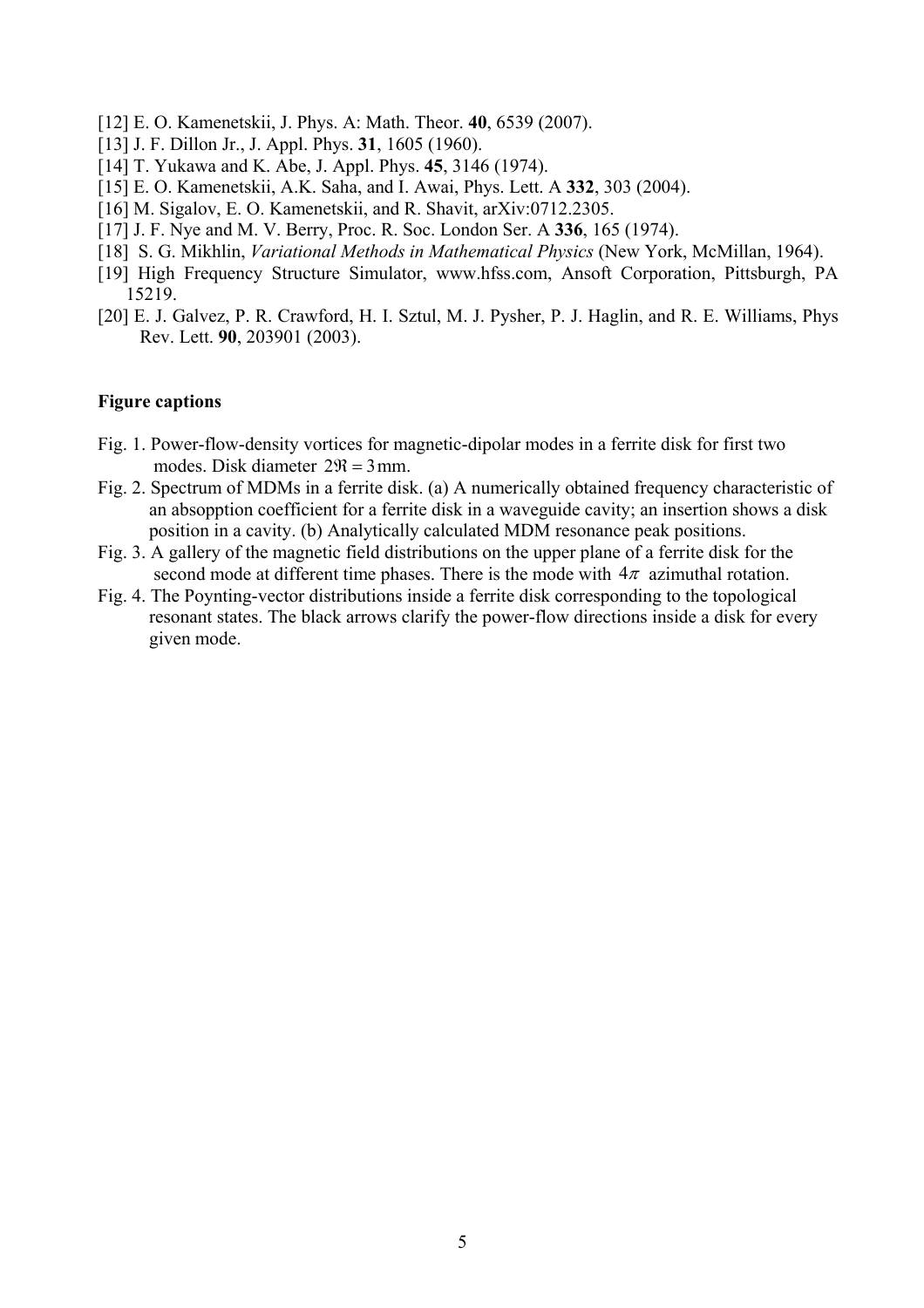

Fig. 1. Power-flow-density vortices for magnetic dipolar modes in a ferrite disk for first two modes. Disk diameter  $2\Re = 3$  mm.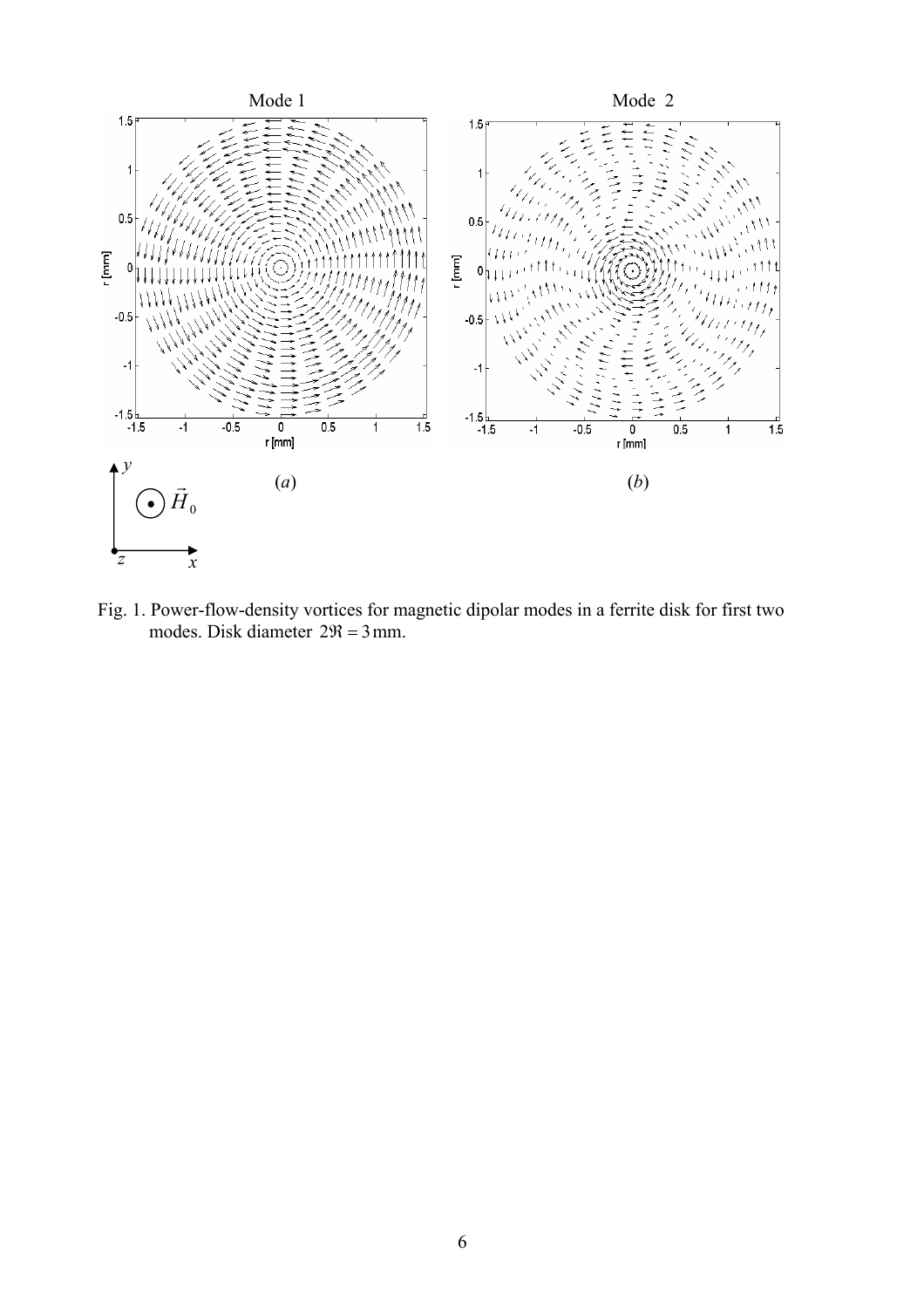

Fig. 2. Spectrum of MDMs in a ferrite disk. (a) A numerically obtained frequency characteristic of an absorption coefficient for a ferrite disk in a waveguide cavity; an insertion shows a disk position in a cavity. (b) Analytically calculated MDM resonance peak positions.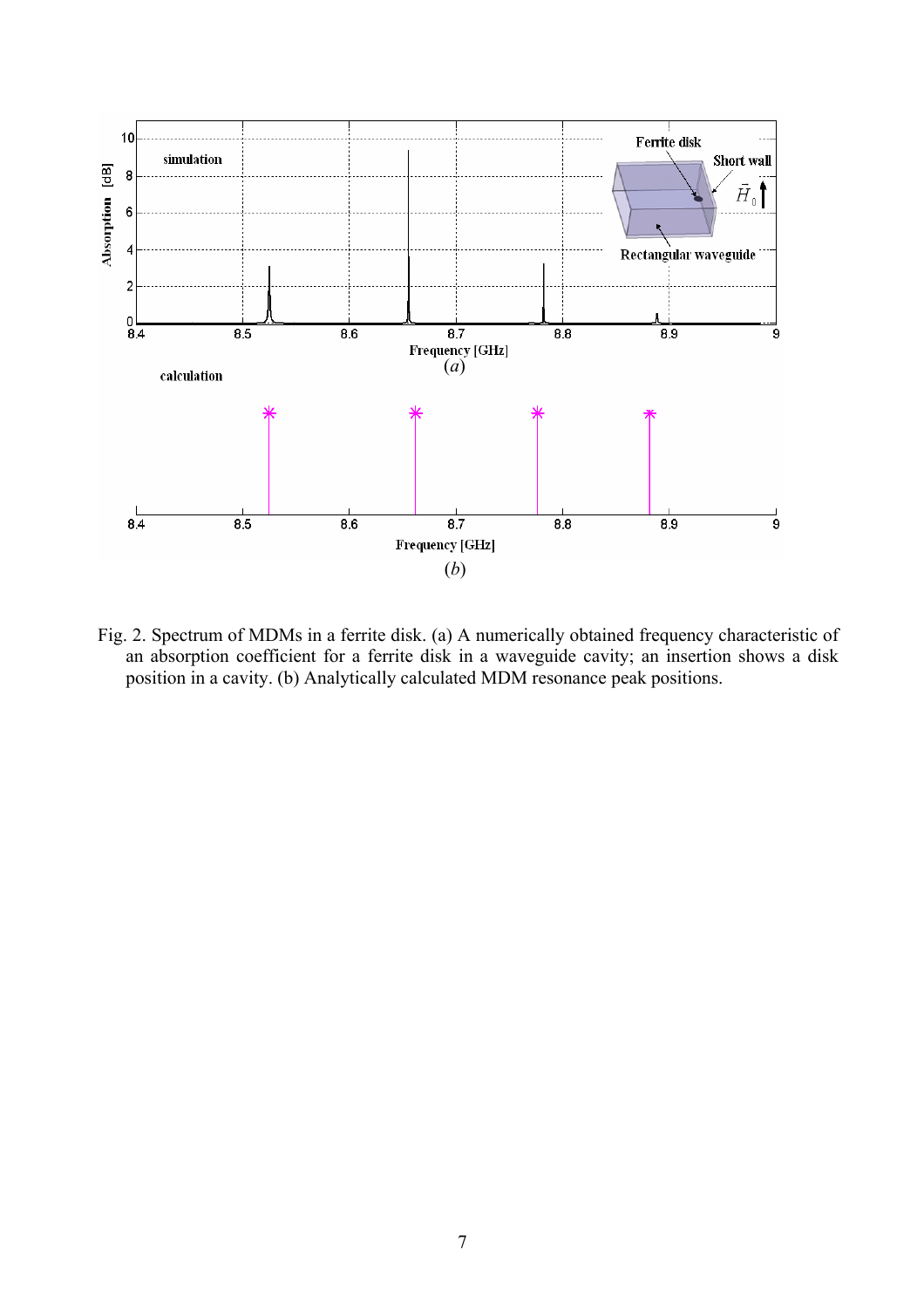

Fig. 3. A gallery of the magnetic field distributions on the upper plane of a ferrite disk for the second mode at different time phases. There is the mode with  $4\pi$  azimuthal rotation.